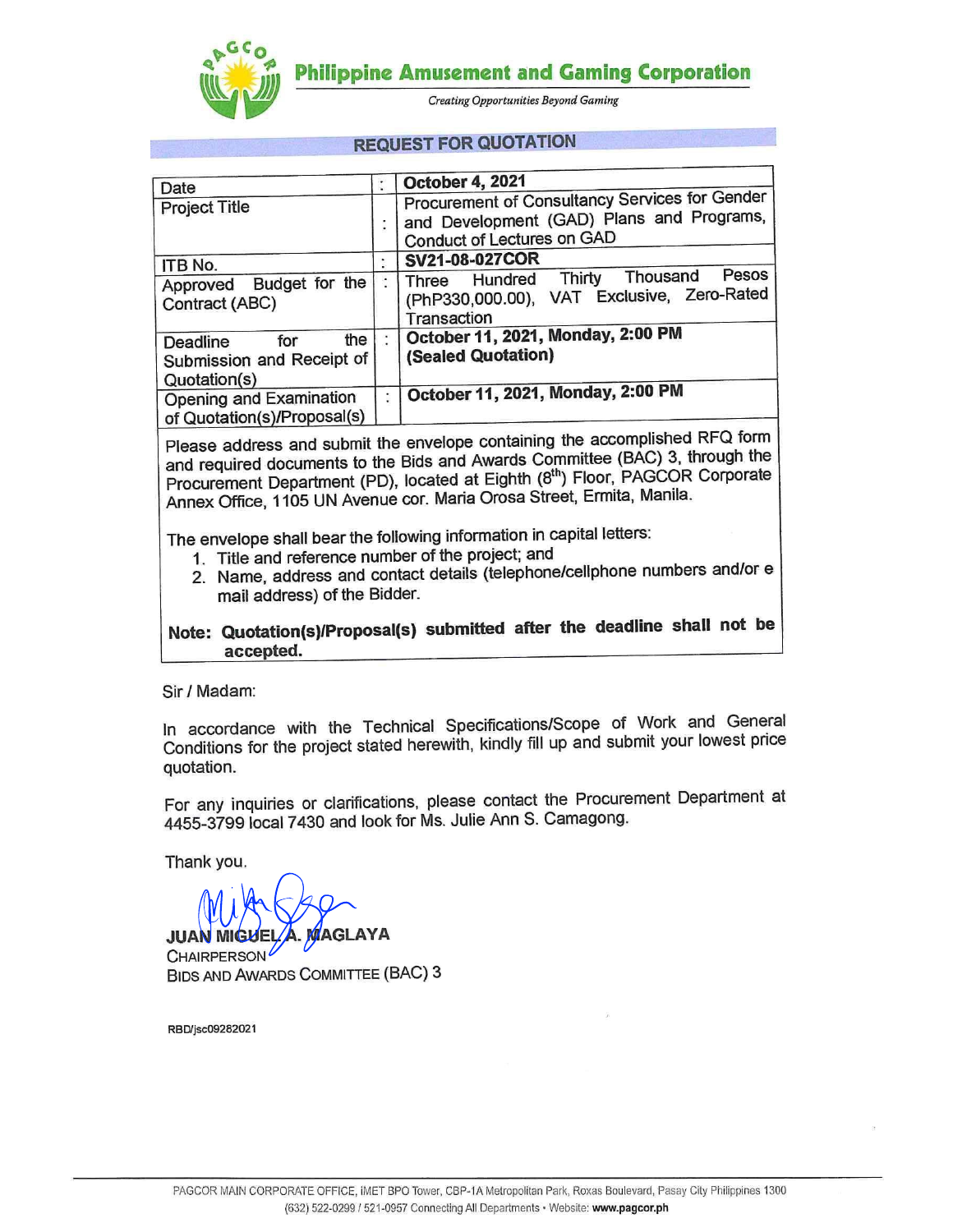## **Dear Mr. Maglaya:**

In accordance with your request, the following is our quotation for your requirement:

# **I. TECHNICAL SPECIFICATIONS**

| <b>Quantity /</b><br><b>Unit of</b><br><b>Measurement</b> | <b>Technical Description</b>                                                                                                                                      |                                                                                                      | <b>Offered Technical</b><br><b>Proposal</b><br>Please fill up with<br>either "Comply" or<br>"Not Comply" |
|-----------------------------------------------------------|-------------------------------------------------------------------------------------------------------------------------------------------------------------------|------------------------------------------------------------------------------------------------------|----------------------------------------------------------------------------------------------------------|
| One (1) Lot                                               | Procurement of Consultancy Services for Gender and<br>Development (GAD) Plans and Programs, Conduct of<br>Lectures on GAD<br><b>QUALIFICATIONS AND SUBMITTALS</b> |                                                                                                      |                                                                                                          |
|                                                           | The Consultant shall have the following qualifications and<br>submit<br>corresponding<br>shall<br>(photocopy only):                                               | required<br>documents                                                                                |                                                                                                          |
|                                                           | Qualification                                                                                                                                                     | <b>Required</b><br>Document/s                                                                        |                                                                                                          |
|                                                           | 1. With a four-year degree course,<br>preferably in Women's and/or<br>Gender studies or in<br><b>Community Development</b><br>studies                             | Diploma                                                                                              |                                                                                                          |
|                                                           | 2. With extensive knowledge,<br>exposure and application for at<br>least five (5) years of GAD-<br>related topics such as, but not<br>limited to the following:   | <b>Curriculum Vitae</b><br>• Certificate of<br>employment<br>indicating at least<br>five $(5)$ years |                                                                                                          |
|                                                           | a. Basic Gender Sensitivity<br>b. Magna Carta of Women and<br>other Laws related to<br>Women's Rights and GAD<br>c. Gender Analysis and Gender                    | work history and<br>with job<br>description per<br>employment or<br>company                          |                                                                                                          |
|                                                           | Analysis Tools, such as the:<br>i) Gender Mainstreaming<br>Evaluation Framework; and<br>ii) Harmonized GAD<br><b>Guidelines</b><br>d. GAD Planning and            |                                                                                                      |                                                                                                          |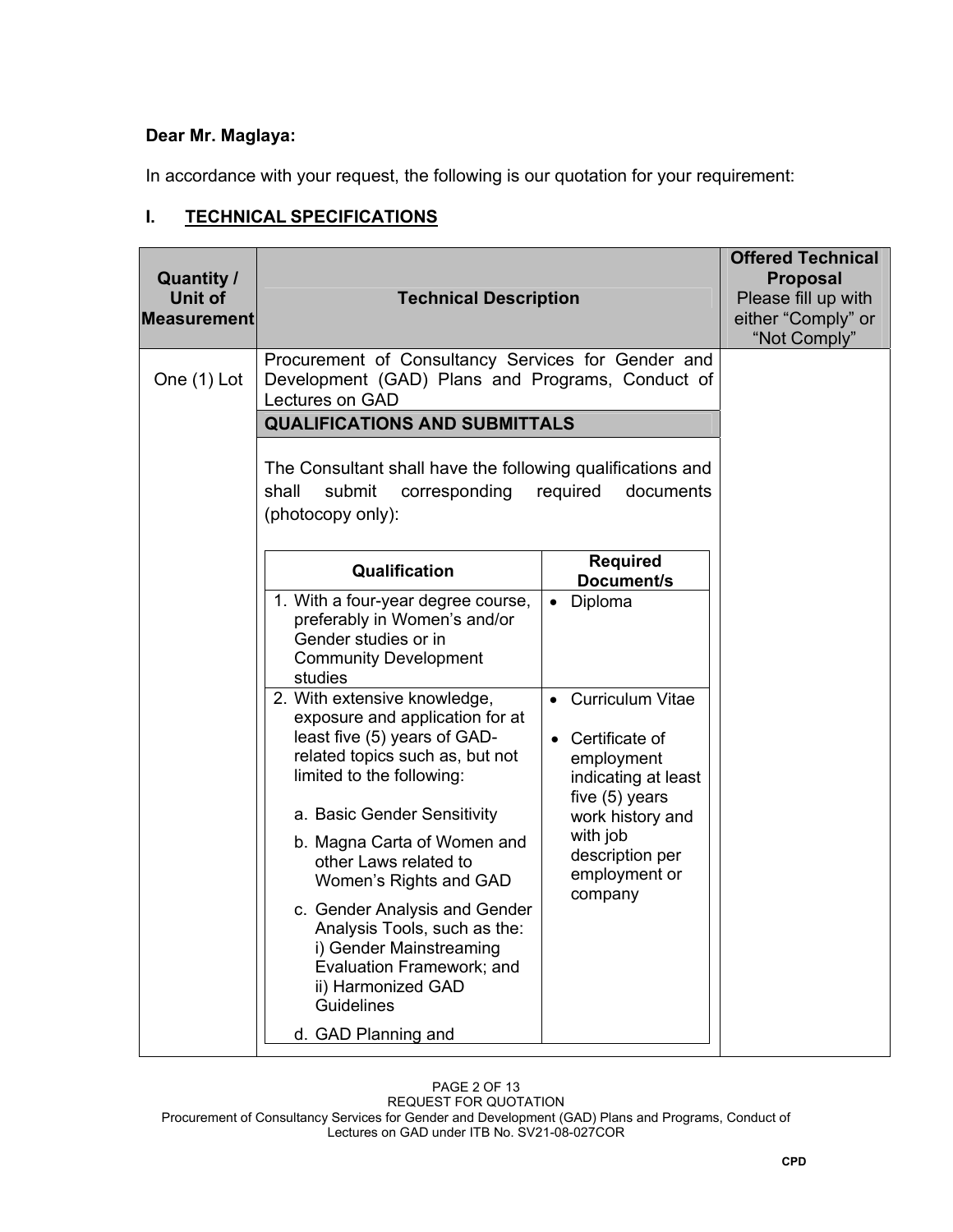| Budgeting including the<br>Formulation and Review of a<br>Plan and Budget and<br><b>Accomplishment Report</b><br>3. Has the ability to conceptualize,<br>• Proof or certificate<br>design and facilitate or conduct<br>of accreditation as<br>through both face-to-face and<br>a GAD Trainor<br>on-line platforms the delivery of<br>relevant and holistic programs<br>• Certification/s for<br>and trainings, specifically in the<br>the conduct of<br>area of Gender and<br>trainings for at<br>Development and therefore<br>least five (5) years<br>must possess the following:<br>a. Accreditation as GAD<br>Trainor preferably from PCW<br>b. At least five (5) years of<br>experience in conducting<br>trainings preferably for<br>Government-Owned and<br>Controlled Corporations,<br><b>National Government</b><br>Agencies, Local Government<br>Units, State Universities and<br>Colleges and other<br>government offices<br>4. Has the knowledge and skill<br>• Certificate or any<br>and extensive experience in the<br>document to prove<br>assessment and monitoring of<br>appointment as<br>the implementation of GAD<br><b>GAD Consultant</b><br>programs, activities, and<br>for at least five (5)<br>projects and corresponding<br>years<br>GAD reports which are for<br>submission to PCW and/or<br>Commission on Audit (COA)<br>and therefore must have at<br>least five (5) years of<br>experience as GAD Consultant. |                                                                                                                                                                                                                                                                                                                             |  |
|-------------------------------------------------------------------------------------------------------------------------------------------------------------------------------------------------------------------------------------------------------------------------------------------------------------------------------------------------------------------------------------------------------------------------------------------------------------------------------------------------------------------------------------------------------------------------------------------------------------------------------------------------------------------------------------------------------------------------------------------------------------------------------------------------------------------------------------------------------------------------------------------------------------------------------------------------------------------------------------------------------------------------------------------------------------------------------------------------------------------------------------------------------------------------------------------------------------------------------------------------------------------------------------------------------------------------------------------------------------------------------------------------------------------------------------------|-----------------------------------------------------------------------------------------------------------------------------------------------------------------------------------------------------------------------------------------------------------------------------------------------------------------------------|--|
|                                                                                                                                                                                                                                                                                                                                                                                                                                                                                                                                                                                                                                                                                                                                                                                                                                                                                                                                                                                                                                                                                                                                                                                                                                                                                                                                                                                                                                           |                                                                                                                                                                                                                                                                                                                             |  |
|                                                                                                                                                                                                                                                                                                                                                                                                                                                                                                                                                                                                                                                                                                                                                                                                                                                                                                                                                                                                                                                                                                                                                                                                                                                                                                                                                                                                                                           |                                                                                                                                                                                                                                                                                                                             |  |
|                                                                                                                                                                                                                                                                                                                                                                                                                                                                                                                                                                                                                                                                                                                                                                                                                                                                                                                                                                                                                                                                                                                                                                                                                                                                                                                                                                                                                                           | The Consultant shall have the following responsibilities<br>and shall submit a MONTHLY ACCOMPLISHMENT<br>REPORT indicating status of deliverables and addressed<br>to the President and COO / Chairman of GFPSEC and<br>duly noted by the Heads of Corporate Planning<br>Department (CPD), Support Services Group (SSG) and |  |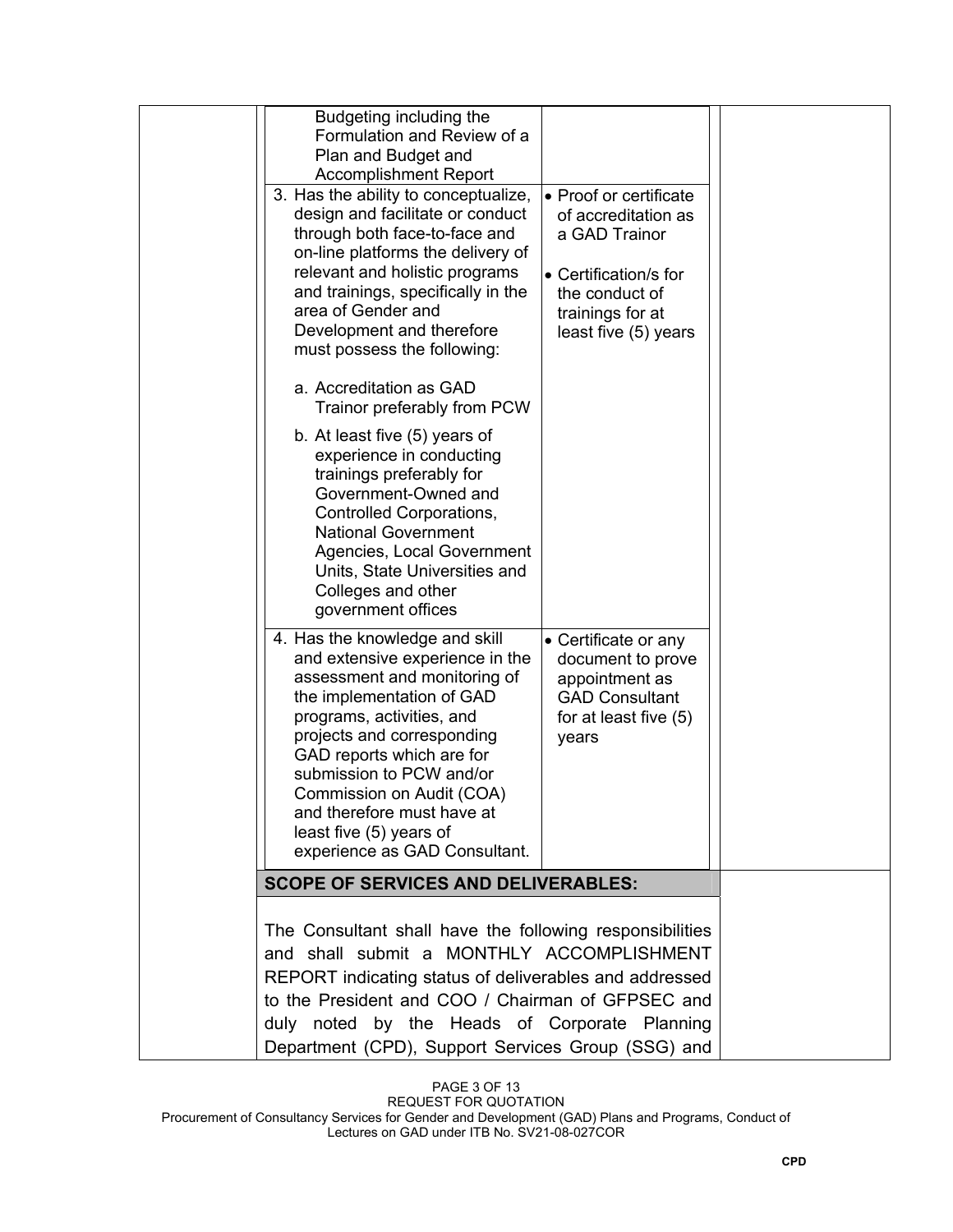| GTWG.                                                                                                                                                                                                                                                                                                                                                                                                                                                                                                                         |                                                                                                                                                                                                                                                                                                                                                              |                                                                                                                                                                                                                                                                                                                                                    |
|-------------------------------------------------------------------------------------------------------------------------------------------------------------------------------------------------------------------------------------------------------------------------------------------------------------------------------------------------------------------------------------------------------------------------------------------------------------------------------------------------------------------------------|--------------------------------------------------------------------------------------------------------------------------------------------------------------------------------------------------------------------------------------------------------------------------------------------------------------------------------------------------------------|----------------------------------------------------------------------------------------------------------------------------------------------------------------------------------------------------------------------------------------------------------------------------------------------------------------------------------------------------|
| <b>Responsibilities</b>                                                                                                                                                                                                                                                                                                                                                                                                                                                                                                       | <b>Participation</b>                                                                                                                                                                                                                                                                                                                                         | <b>Deliverables</b>                                                                                                                                                                                                                                                                                                                                |
| 1. Provide explicit<br>guidance to GAD<br><b>Focal Point</b><br><b>System Executive</b><br>Committee<br>(GFPSEC) and<br><b>GAD Technical</b><br>Working<br>Committee<br>(GTWG) in the<br>preparation,<br>development,<br>review and<br>implementation of<br>the following:<br>a. Annual GAD<br>Plans and<br>Budget (GPB)<br>b. Annual<br>Accomplishme<br>nt Report on<br><b>GPB</b><br>c. PAGCOR's<br><b>GAD Policy</b><br>and<br>Framework<br>Other GAD-<br>d.<br>related reports<br>mandated by<br>PCW and/or<br><b>COA</b> | Conduct an<br>assessment<br>of the current<br>state of<br>PAGCOR's<br>GFPSEC and<br>its level of<br>compliance<br>to GAD<br>requirements.<br>Provide<br>technical<br>expertise and<br>assistance in<br>the<br>preparation<br>and<br>completion of<br><b>GAD</b><br>mandated<br>tasks.<br>Review of<br>existing<br><b>PAGCOR</b><br>policies on<br><b>GAD</b> | Identify the<br>priority areas and<br>recommend a<br>Plan of Action for<br>the GFPSEC<br>based on the<br>assessment<br>result.<br>Expert's review<br>and evaluation of<br>GAD draft reports<br>before<br>submission to<br>PCW for their<br>endorsement.<br>Provide areas of<br>improvement and<br>opportunities to<br>integrate GAD<br>perspective |
| 2. Monitor regularly<br>the<br>implementation<br>and status of<br>PAGCOR GAD<br>plans and<br>programs with<br>observations to be<br>included in the<br>required monthly<br>accomplishment<br>report                                                                                                                                                                                                                                                                                                                           |                                                                                                                                                                                                                                                                                                                                                              |                                                                                                                                                                                                                                                                                                                                                    |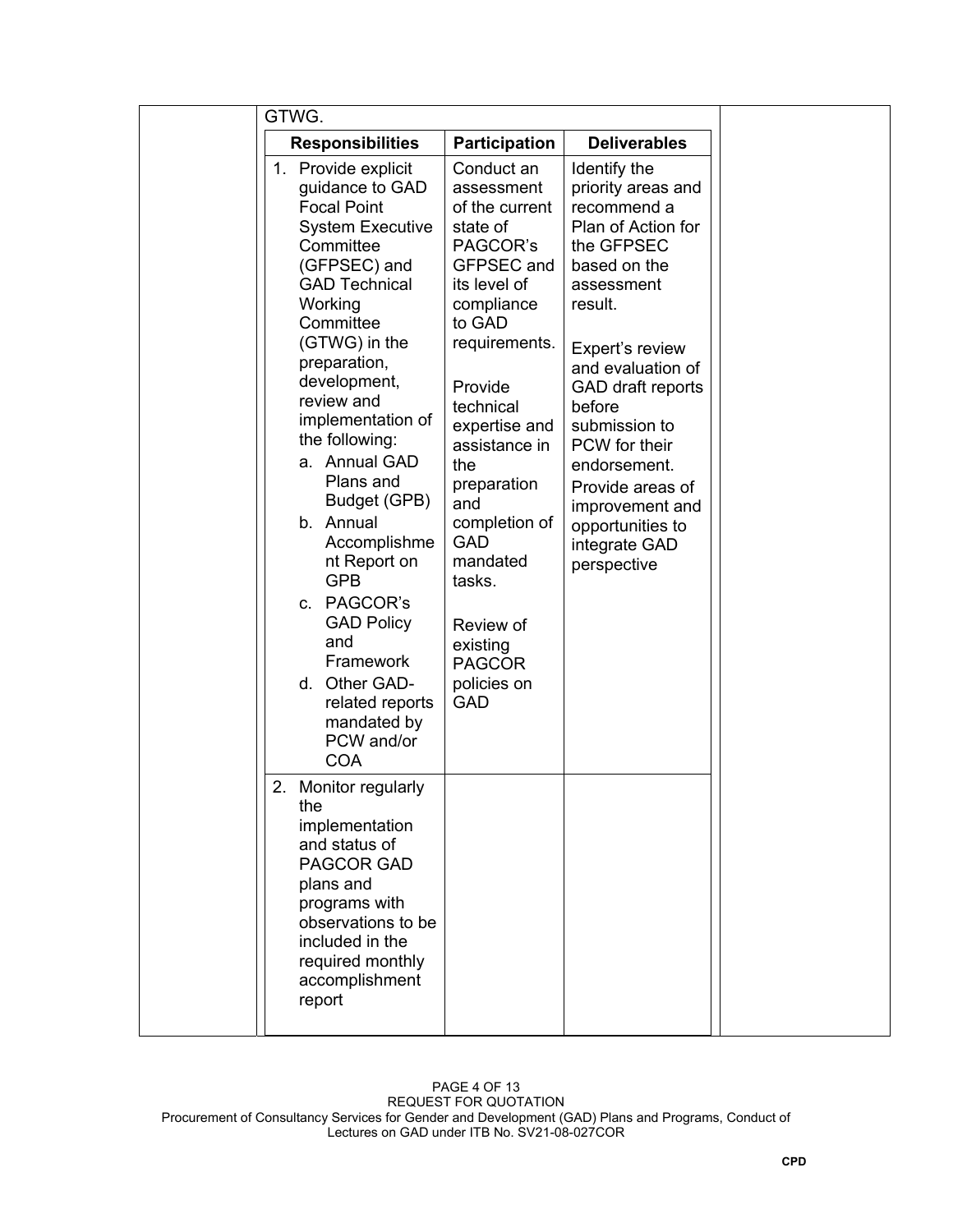|  | 3. Formulate and/or<br>provide design of<br>training modules<br>for GAD<br>committee<br>members                                                                                                                                                   | Identify<br>priorities -<br>programs/<br>participants<br>Formulate<br>cost-effective<br>strategies to<br>implement<br>and monitor<br>training<br>programs | Recommendation<br>to management<br>of the proposed<br>training modules<br>to include<br>implementation<br>plan, guidelines<br>to training<br>participation and<br>post-training<br>evaluation/<br>monitoring, etc.<br>Conduct of two<br>(2) GAD-related<br>training programs<br>for all the<br>members of the<br><b>GAD Focal Point</b><br>System<br>Executive<br>Committee<br>(GFPSEC) for<br>CY 2021 within<br>the six $(6)$<br>months<br>consultancy<br>contract |  |
|--|---------------------------------------------------------------------------------------------------------------------------------------------------------------------------------------------------------------------------------------------------|-----------------------------------------------------------------------------------------------------------------------------------------------------------|---------------------------------------------------------------------------------------------------------------------------------------------------------------------------------------------------------------------------------------------------------------------------------------------------------------------------------------------------------------------------------------------------------------------------------------------------------------------|--|
|  | 4. Assist in particular<br>the GAD Focal<br>Point System<br>Committee<br>(GFPSEC) and<br><b>GAD Technical</b><br>Working<br>Committee<br>(GTWG) in the<br>review,<br>development and<br>implementation of<br>GAD-related<br>plans and<br>programs | <b>Identify</b><br>priorities -<br>programs/<br>participants<br><b>Review</b><br>existing GAD<br>plans and<br>programs                                    | Recommendation<br>on cost effective<br>strategies to<br>implement and<br>monitor GAD<br>plans and<br>programs                                                                                                                                                                                                                                                                                                                                                       |  |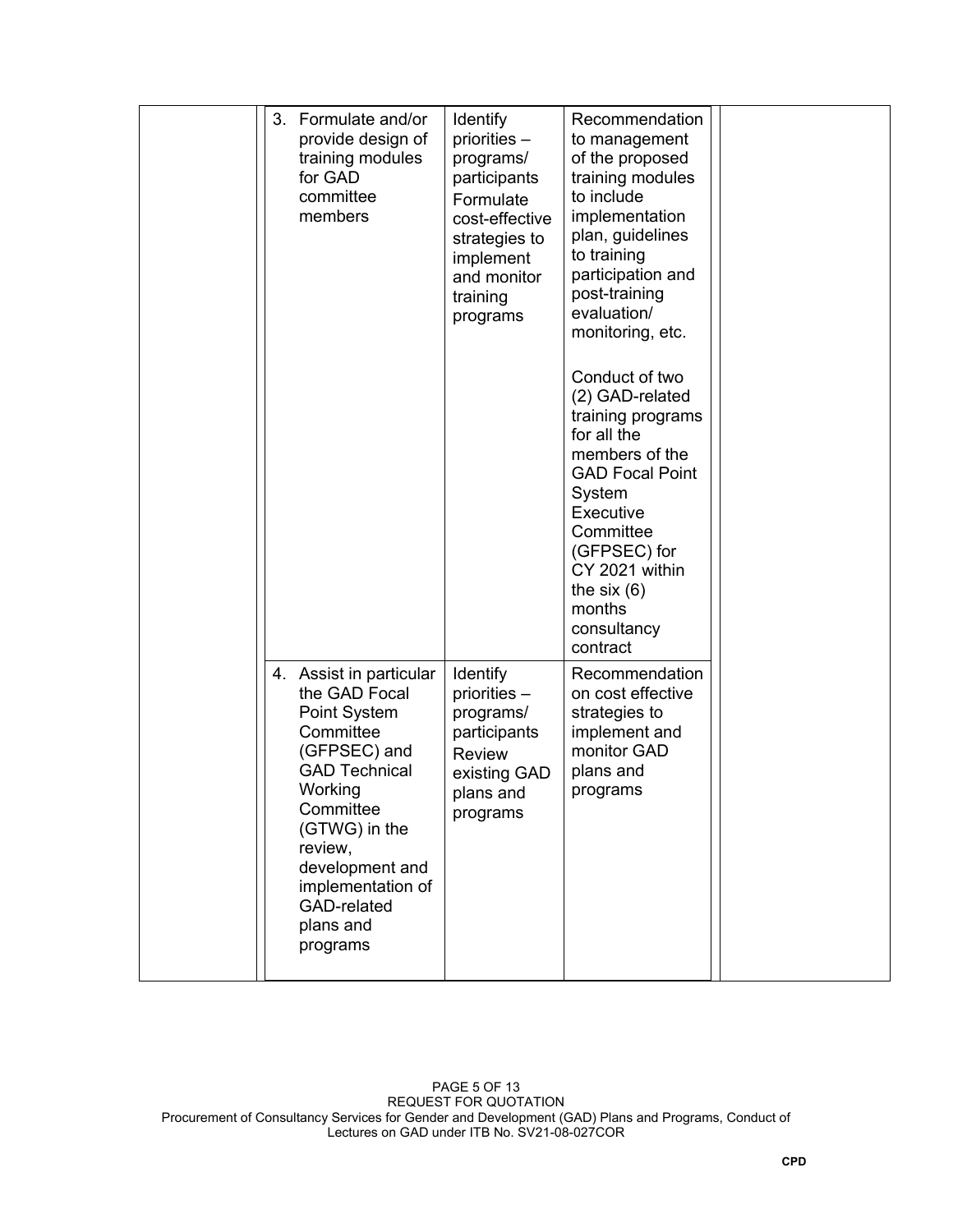|                                                        | 5. Serve as resource<br>person, trainer,<br>coach and mentor<br>on related to<br>Gender and<br>Development<br>matters.                                                                                                                                                                                      | Assist in<br>development<br>of a GAD<br>expert in<br><b>PAGCOR</b> | Conduct of at<br>least two $(2)$<br>mentoring<br>sessions within<br>the six $(6)$<br>months<br>consultancy<br>contract                                                                                                                                               |                                               |
|--------------------------------------------------------|-------------------------------------------------------------------------------------------------------------------------------------------------------------------------------------------------------------------------------------------------------------------------------------------------------------|--------------------------------------------------------------------|----------------------------------------------------------------------------------------------------------------------------------------------------------------------------------------------------------------------------------------------------------------------|-----------------------------------------------|
|                                                        | <b>RATING / RANKING OF CONSULTANT</b>                                                                                                                                                                                                                                                                       |                                                                    |                                                                                                                                                                                                                                                                      |                                               |
|                                                        | (Kindly refer to attached ANNEX A.)                                                                                                                                                                                                                                                                         |                                                                    |                                                                                                                                                                                                                                                                      |                                               |
|                                                        | A total rating of at least 70% will be required to qualify as<br>a candidate for GAD Consultant.                                                                                                                                                                                                            |                                                                    |                                                                                                                                                                                                                                                                      |                                               |
|                                                        | <b>OWNERSHIP</b>                                                                                                                                                                                                                                                                                            |                                                                    |                                                                                                                                                                                                                                                                      |                                               |
|                                                        | PAGCOR shall have full ownership of the training<br>modules and presentation materials including, but not<br>limited to, photo/video materials, training materials,<br>activities, assessment tools. Hence, PAGCOR may at its<br>own discretion utilize the materials for internal and<br>external purposes |                                                                    |                                                                                                                                                                                                                                                                      |                                               |
|                                                        | <b>PAYMENT</b>                                                                                                                                                                                                                                                                                              |                                                                    |                                                                                                                                                                                                                                                                      |                                               |
|                                                        | The Consultant shall be paid on a monthly basis, for six<br>(6) months, upon submission of monthly accomplishment<br>report duly signed by authorized signatories and other<br>deliverables as the CPD may require.                                                                                         |                                                                    |                                                                                                                                                                                                                                                                      |                                               |
|                                                        | <b>ADDITIONAL TERMS AND CONDITIONS</b>                                                                                                                                                                                                                                                                      |                                                                    |                                                                                                                                                                                                                                                                      | Kindly indicate<br>"Comply or "Not<br>Comply" |
| <b>Place</b><br>of:<br><b>Submission</b><br>of Reports | perfected contract from PAGCOR.                                                                                                                                                                                                                                                                             |                                                                    | The Highest Rated and Responsive Bidder shall<br>report to the Corporate Planning Department office<br>located at 11 <sup>th</sup> Floor iMET BPO Tower, CBP-1A,<br>Metropolitan Park, Roxas Boulevard, Pasay City<br>1300 within seven (7) days upon receipt of the |                                               |
| <b>Contact</b><br><b>Information</b>                   | Contact Persons: (1) Angela B. Samson; and<br>Contact Number/s: 8522-1255 locals 4203                                                                                                                                                                                                                       | (2) Angeline O. Sia                                                |                                                                                                                                                                                                                                                                      |                                               |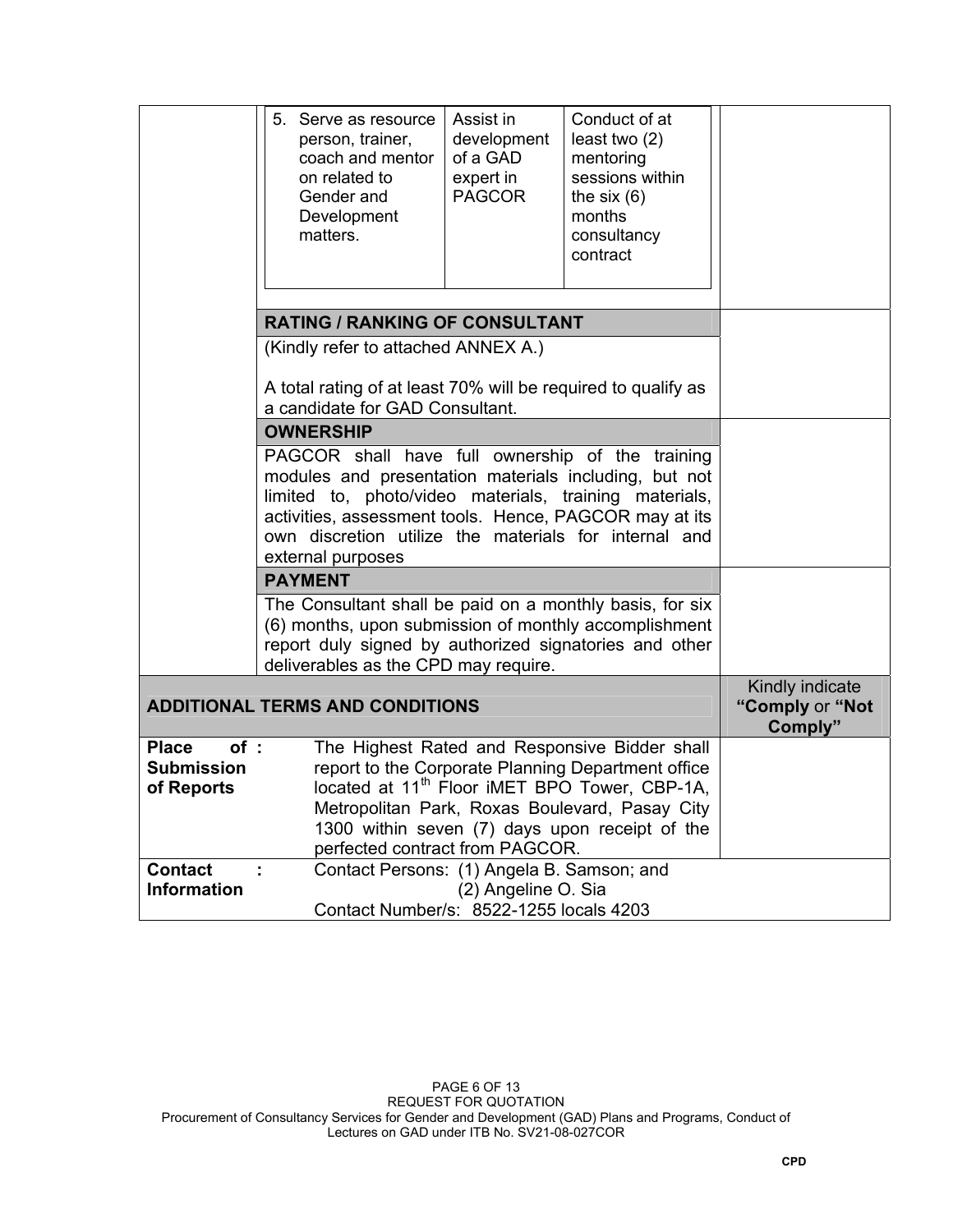| <b>Quantity</b><br>/ UOM | <b>ITEM</b><br><b>DESCRIPTION</b>                                                    | <b>TOTAL COST (MONTHLY)</b><br><b>VAT Exclusive, Zero- Rated</b><br>Transaction | <b>TOTAL COST (FOR SIX</b><br><b>MONTHS)</b><br>VAT Exclusive, Zero-Rated<br>Transaction |
|--------------------------|--------------------------------------------------------------------------------------|---------------------------------------------------------------------------------|------------------------------------------------------------------------------------------|
| One $(1)$<br>Lot         | of<br>Procurement<br>Consultancy<br><b>Services for Gender</b><br>Development<br>and | <b>PHP</b><br>(Amount in figures)                                               | <b>PHP</b><br>(Amount in figures)                                                        |
|                          | (GAD) Plans and<br>Programs, Conduct<br>of Lectures on GAD                           | (Amount in words)                                                               | (Amount in words)                                                                        |
| Ш.                       | <b>FINANCIAL QUOTATION</b>                                                           |                                                                                 |                                                                                          |

**VALIDITY OF OFFER**: Ninety (90) calendar days from the date of Opening and Examination of Quotations

#### **III. ADDITIONAL REQUIREMENTS:**

As part of the post-qualification process, kindly submit the following documents for compliance **within 3-calendar days from receipt of the notice** and upon determination of the bidder having the Lowest / Single Calculated Quotation:

1. BIR Certificate of Registration for individuals (*If applicable)*;

#### **OR;**

- 1.1 Registration Certificate from the Department of Trade and Industry (DTI) for sole proprietors, Registration Certificate from the Securities and Exchange Commission (SEC) for corporations, partnerships or joint ventures or Registration Certificate from the Cooperative Development Authority (CDA), and
- 1.2 Valid Mayor's Permit issued by the city or municipality where the principal place of business of the bidder is located.
- 2. Philippine Government Electronic Procurement System (PhilGEPS) Registration Number or a valid PhilGEPS Registration Certificate;

Philippine Government Electronic Procurement System (PhilGEPS) Registration Number:

3. Omnibus Sworn Statement using the form prescribed in Annex B hereof.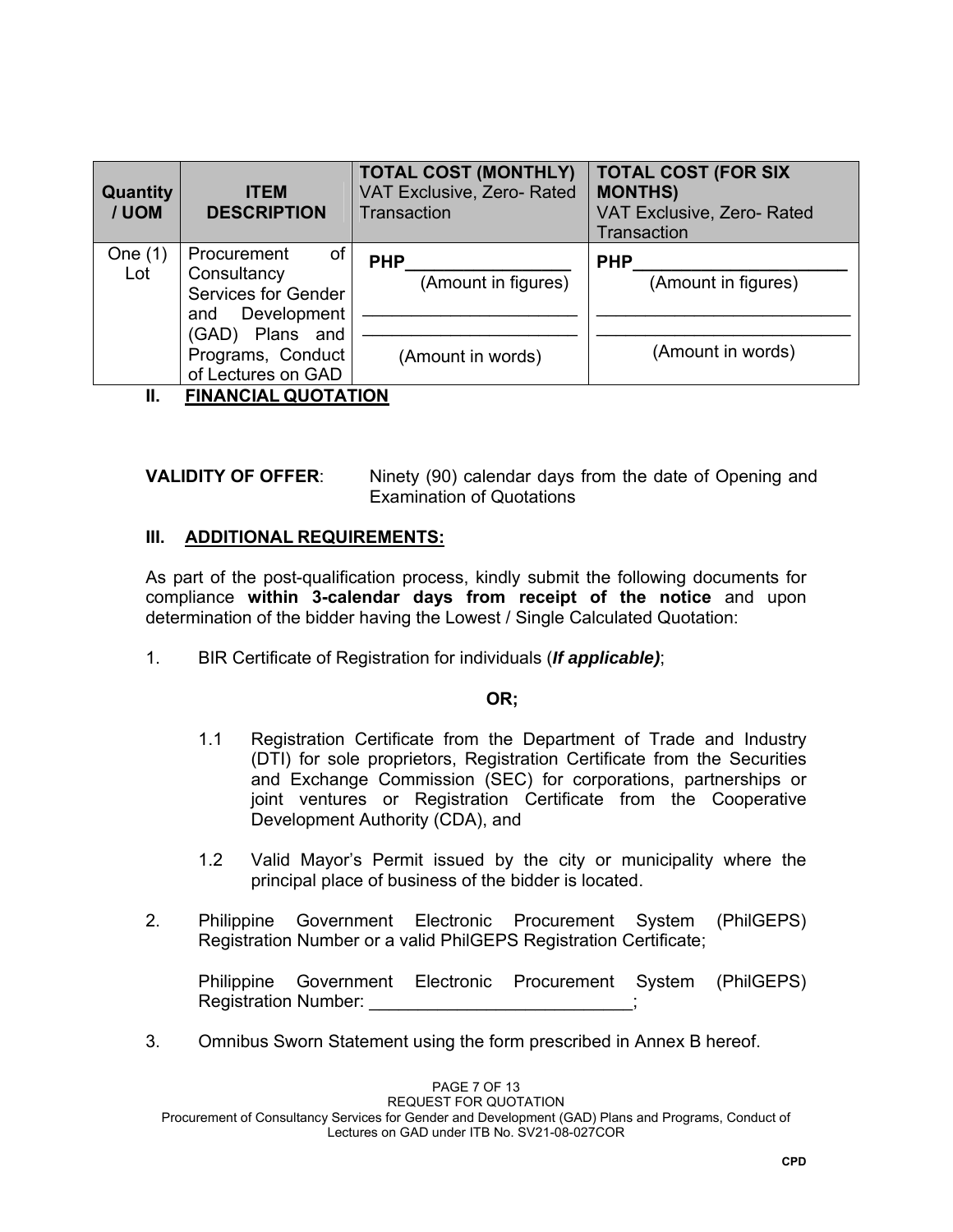The Omnibus Sworn Statement shall be supported by an attached document showing proof of authorization, e.g., original copy of a duly notarized Secretary's Certificate (in case of corporations, partnerships or joint ventures) or a Special Power of Attorney (in case of Sole Proprietor) attesting that the signatory is the duly authorized and designated representative of the prospective bidder, and granted full power and authority to do, execute and perform any and all acts necessary and/or to represent the prospective bidder in the procurement process; and

- 4. Consultant should submit photocopy of the following as proof of qualifications:
	- 4.1 Diploma;
	- 4.2 Curriculum Vitae;
	- 4.3 Certificate of employment indicating at least five (5) years work history and with job description per employment or company;
	- 4.4 Proof or certificate of accreditation as a GAD Trainor;
	- 4.5 Certification/s for the conduct of trainings for at least five (5) years; and
	- 4.6 Certificate or any document to prove appointment as GAD Consultant for at least five (5) years.

# **IV. NOTES:**

- 1. Bidders shall submit their quotations through their duly authorized representatives using this form only. This form must be completed without any alterations to their format and no substitute form shall be accepted. All parameters shall be filled in with the correct and accurate information as required.
- 2. Quotation(s)/Proposal(s) submitted exceeding the Approved Budget for the Contract shall not be accepted.
- 3. The prices quoted are to be paid in Philippine Currency.
- 4. All prices quoted are **INCLUSIVE** of all applicable duties, government permits, fees, and other charges relative to the acquisition and delivery of items to PAGCOR, but **VAT-Exclusive, Zero-Rated Transaction**.
- 5. For the purpose of standardization of quotations/proposals, this RFQ Form will prevail over all kinds and forms of quotation. In case of price discrepancy over the amounts in words and in figures, the amount in words will prevail.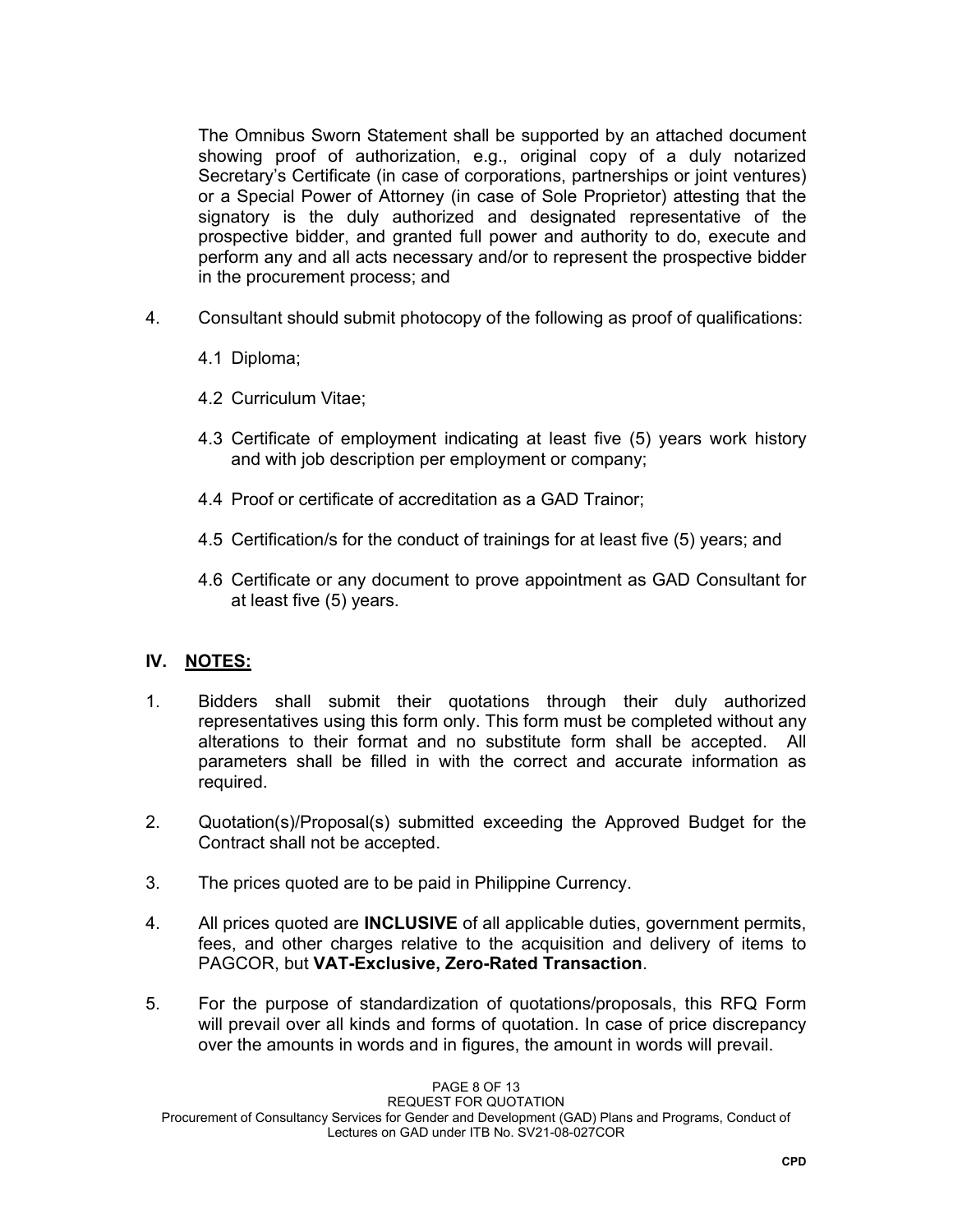- 6. Any interlineations, erasures or overwriting shall be valid only if they are signed or initiated by you or any of your duly authorized representative/s.
- 7. PAGCOR shall have the right to verify and/or request for authentication of all documents submitted for the purpose of determining the consultant's qualifications and to confirm the conformity with the required eligibility and technical requirements if this procurement project.
- 8. Award of contract shall be made in favor of the consultant with the Single or Highest Rated Responsive Proposal, who complies with the minimum technical specifications and other terms and conditions stated herein.
- 9. When the **CONSULTANT** fails to satisfactorily complete his duties, responsibilities, work assignments, due to the **CONSULTANT**'s own fault, as determined by **PAGCOR**, within the specified period, inclusive of duly granted time extensions, if any, the **CONSULTANT** shall be liable for damages for the delay. Consequently, the **CONSULTANT** shall pay **PAGCOR** liquidated damages in an amount equal to one-tenth (1/10) of one percent (1%) of the cost of the unperformed portion for every day of delay. Once the cumulative amount of liquidated damages reaches ten percent (10%) of the amount of the total consultancy fee, the contract may be rescinded, without prejudice to other courses of action and remedies available to **PAGCOR** under the circumstances.
- 10. Other terms and conditions are stipulated in the attached CONSULTANCY CONTRACT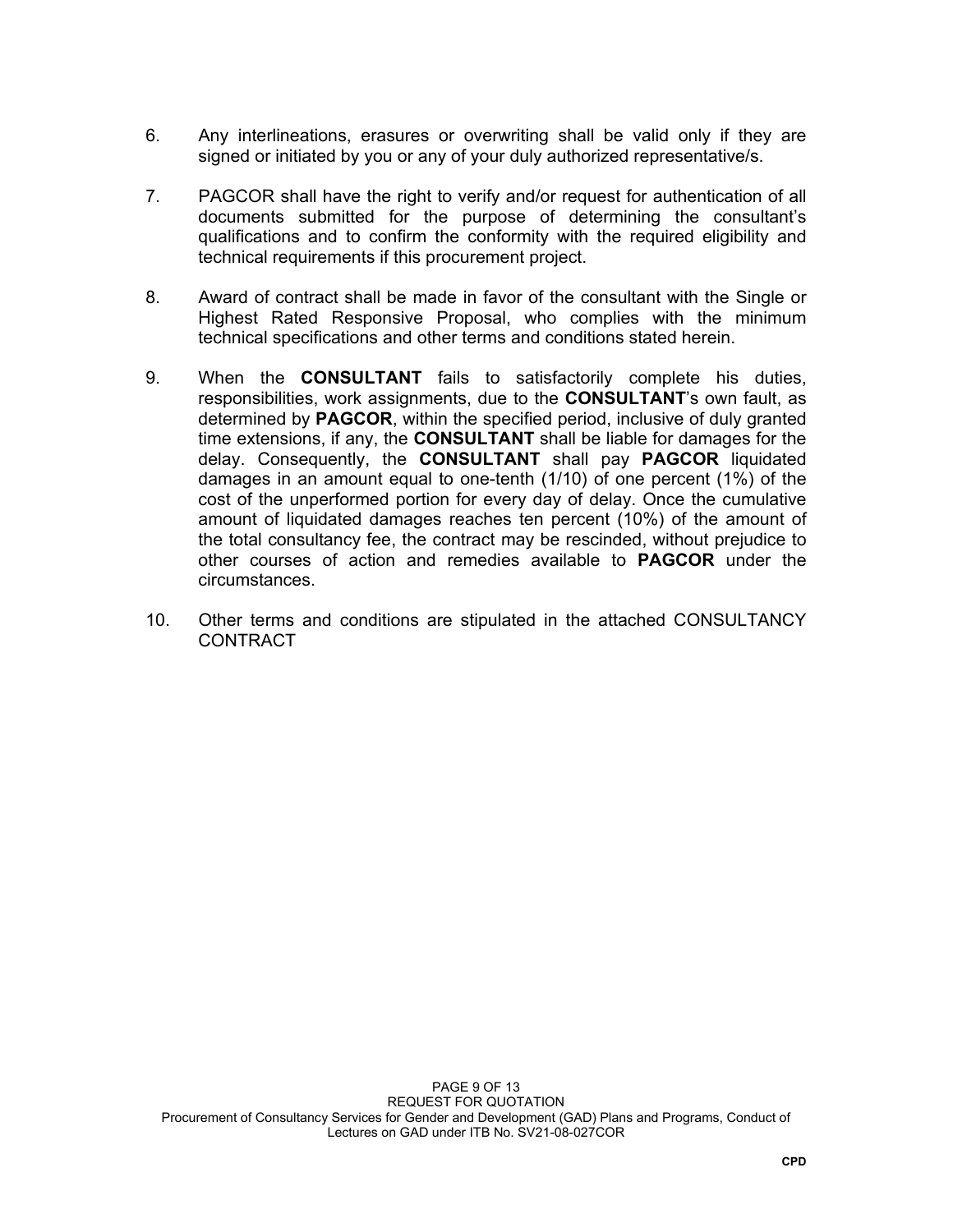## **CORPORATE PLANNING DEPARTMENT**

### **Rating / Ranking of Consultant**

### **A. Technical Qualifications (60%)**

- 1. Educational Background 25 pts
- 2. Work Experience 70 pts
- 3. Accreditation 5 pts
	- Total of 100 pts

#### **B. Financial Proposal (40%)**

- 1. Lowest bid will get 100pts
- 2. SF = 100 x FI/F

 *Where:* 

- *SF Financial Score of proposal under consideration*
- *FI Lowest Financial proposal*
- *F Financial Proposal under consideration*

### **C. Rating Sheet**

#### Name of Consultant:

|             | <b>DESCRIPTION</b>                                                             | <b>POINTS</b> | <b>RATING</b> |
|-------------|--------------------------------------------------------------------------------|---------------|---------------|
| #1          | Masters in Women or                                                            | 25 pts        |               |
|             | <b>Gender Studies or</b>                                                       |               |               |
| Educational | Community                                                                      |               |               |
| Background  | Development                                                                    |               |               |
| 25 points   | 4 year course in Women<br><b>Gender Studies or</b><br>Community<br>Development | 20 pts        |               |
|             | Any 4 year course                                                              | 10 pts        |               |

|                    | <b>DESCRIPTION</b> | <b>POINTS</b> | <b>RATING</b> |
|--------------------|--------------------|---------------|---------------|
| #2                 | More than          | 30 pts        |               |
| Work Experience in | 10 years           |               |               |

PAGE 10 OF 13 REQUEST FOR QUOTATION Procurement of Consultancy Services for Gender and Development (GAD) Plans and Programs, Conduct of Lectures on GAD under ITB No. SV21-08-027COR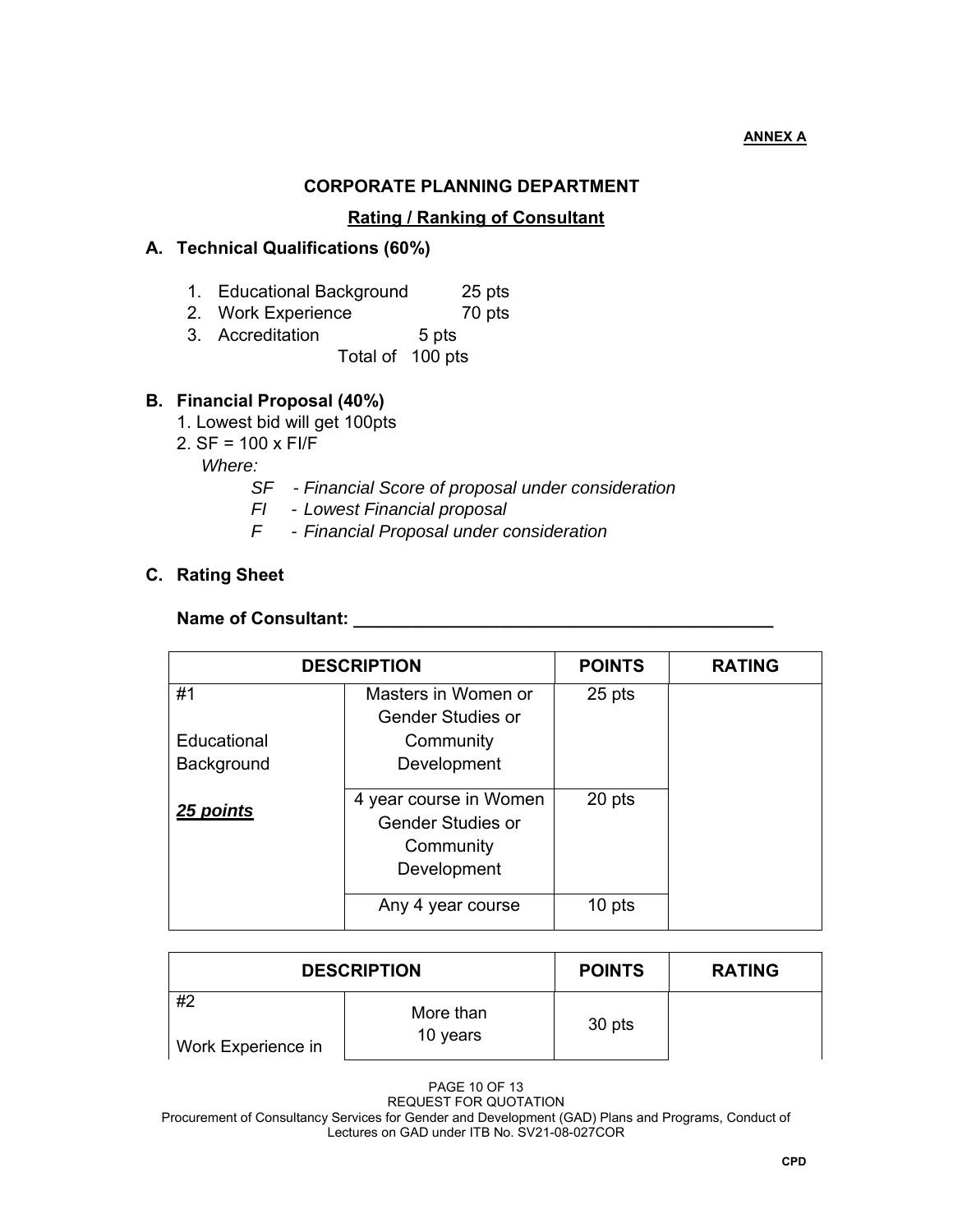| the field of Gender<br>and Development<br>(particularly in basic    | 8-10 years | 25 pts |  |
|---------------------------------------------------------------------|------------|--------|--|
| gender sensitivity,<br>gender analysis and<br>gender analysis tools | 6-7 years  | 20 pts |  |
| and gender<br>responsive planning<br>and budgeting)<br>30 points    | 3-5 years  | 15 pts |  |

|                                  | <b>DESCRIPTION</b> | <b>POINTS</b> | <b>RATING</b> |
|----------------------------------|--------------------|---------------|---------------|
| #3                               | 6 years and above  | 5 pts         |               |
| Work Experience in<br>Philippine | $4 - 5$ years      | 4 pts         |               |
| Commission on<br>Women (PCW)     | $2 - 3$ years      | 3 pts         |               |
| 5 points                         | 1 year and below   | 2 pts         |               |

|                      | <b>DESCRIPTION</b> | <b>POINTS</b> | <b>RATING</b> |
|----------------------|--------------------|---------------|---------------|
| #4                   | 36 and up          | 35 pts        |               |
| Number of            | 31-35              | 30 pts        |               |
| <b>Conducted GAD</b> | 26-30              | 25 pts        |               |
| Trainings            | $21 - 25$          | 20 pts        |               |
| 35 points            | 20 and below       | 15 pts        |               |

| <b>DESCRIPTION</b>                     |                                                     | <b>POINTS</b> | <b>RATING</b> |
|----------------------------------------|-----------------------------------------------------|---------------|---------------|
| #5<br>Accreditation with<br>PCW as GAD | w/accreditation = $5$ pts<br>no accreditation = $0$ | 5 pts         |               |

PAGE 11 OF 13 REQUEST FOR QUOTATION Procurement of Consultancy Services for Gender and Development (GAD) Plans and Programs, Conduct of Lectures on GAD under ITB No. SV21-08-027COR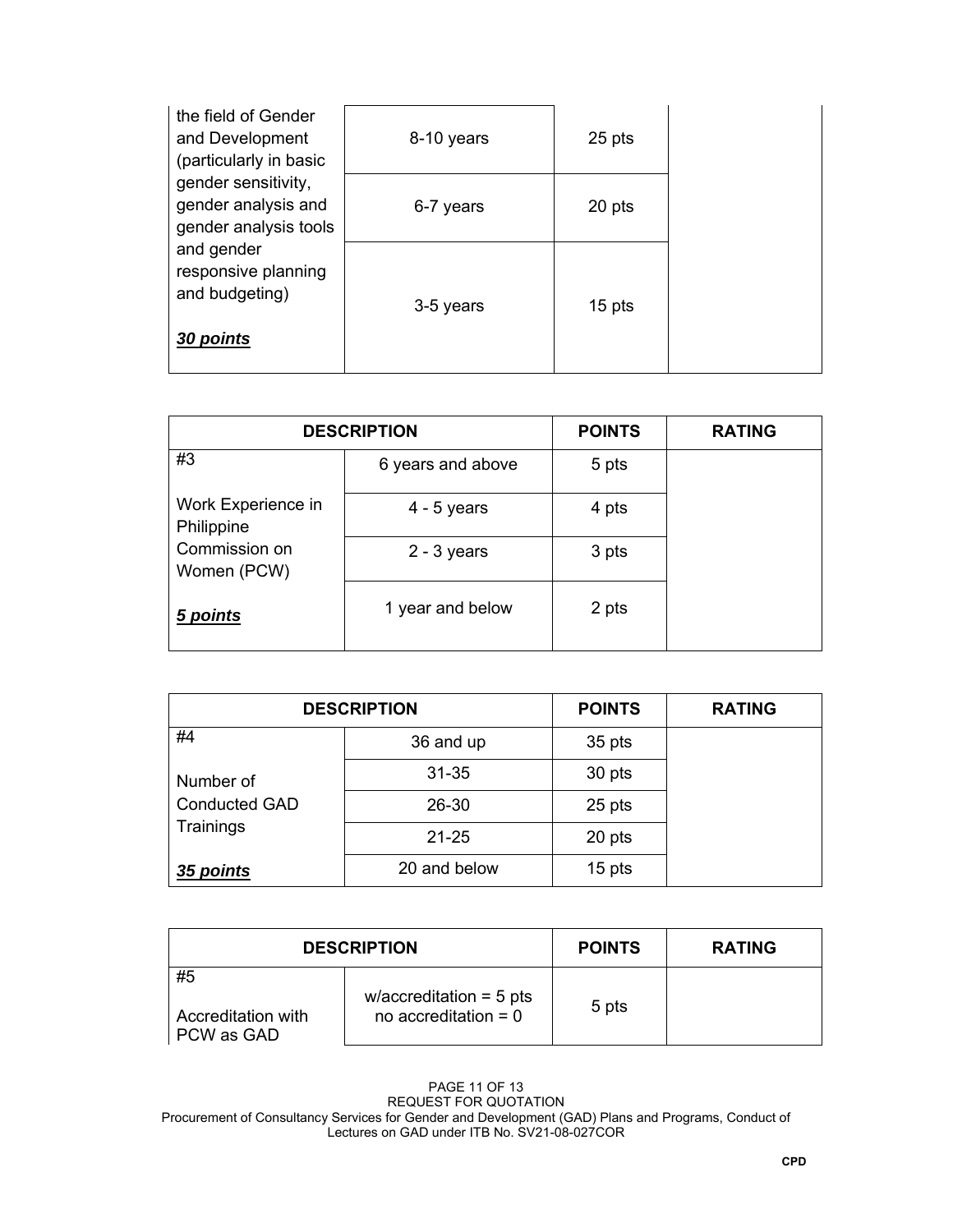| <b>TRAINOR</b> |  |  |
|----------------|--|--|
| $5$ points     |  |  |

| <b>TECHNICAL QUALIFICATIONS</b> | <b>RATING</b> | <b>REMARKS</b> |
|---------------------------------|---------------|----------------|
| <b>TOTAL POINTS</b>             |               |                |

| <b>FINANCIAL PROPOSAL</b> | <b>RATING</b> | <b>REMARKS</b> |
|---------------------------|---------------|----------------|
|                           |               |                |

| $x 40\% =$ |
|------------|
|------------|